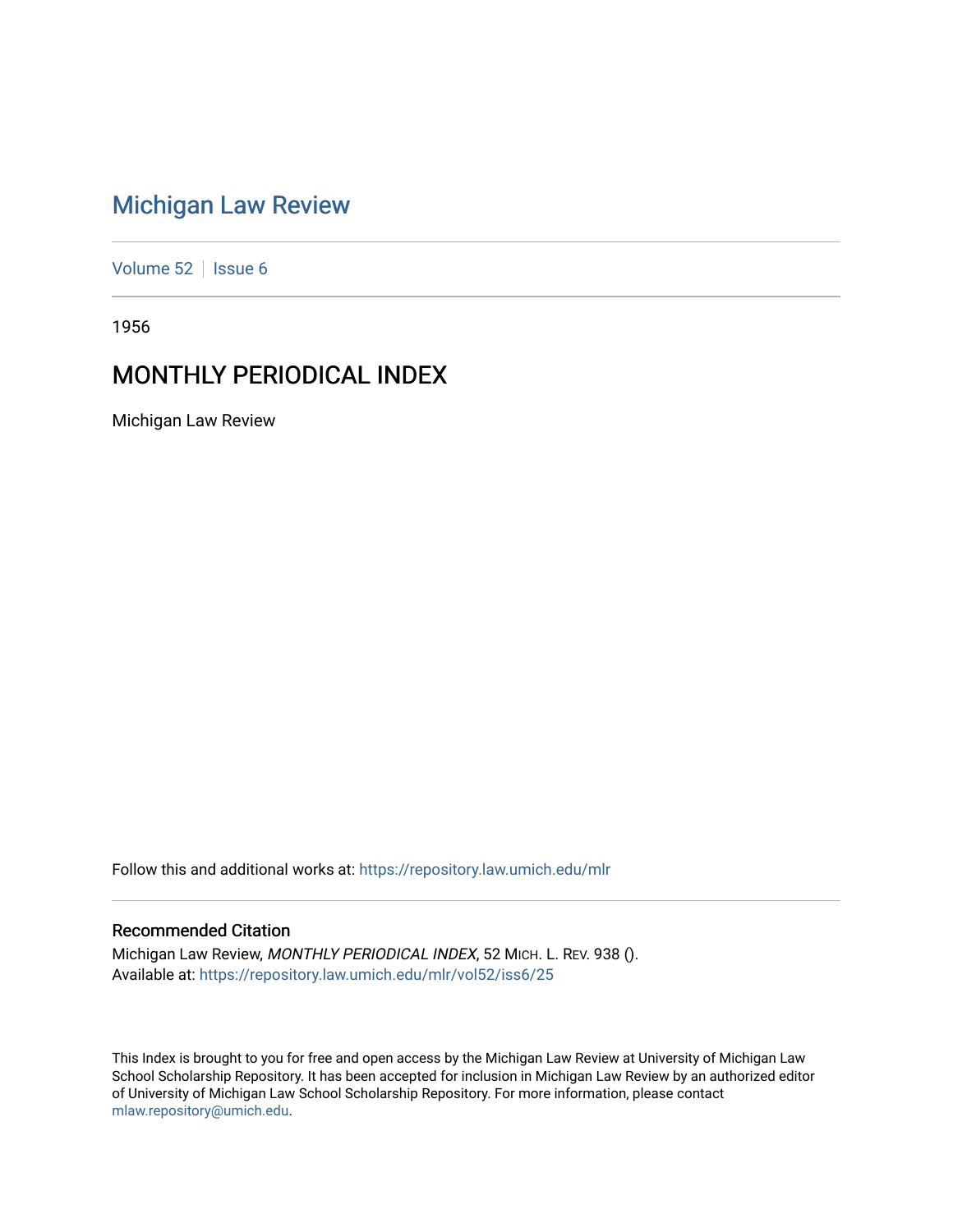# MONTHLY PERIODICAL INDEX

This department lists the *articles* and *comments* which appear in leading law reviews. The index embraces material published since the last issue of this REVIEW.

Limitation of space makes necessary the inclusion of only the longer and more important items: articles and comments. Accordingly, decision notes (except those over five pages in length), book reviews and biographical articles are excluded.

(a) indicates a leading article. Where the title of the article or comment is not selfexplanatory, an indication of its scope is added in brackets.

# ADMINISTRATIVE LAW CHARTTIES

State administrative practice: an illustrative survey of the procedure of the Massachusetts department of public utilities. 67 Harv. L. Rev. 845-860 (March).

Stays of federal administrative action. 67 Harv. L. Rev. 876-883 (March).

# ADMIRALTY

1953 Annual Survey of American Law: admiralty and shipping. (a) Nicholas J. Healy, 3rd. 29 N. Y. Univ. L. Rev. 662- 675 (March).

# **AGENCY**

1953 Annual Survey of American Law: agency and partnership. (a) George H. Williams. 29 N. Y. Univ. L. Rev. 552-555 (March).

# ANnntusT I.Aw

Primary jurisdiction reconsidered: the antitrust laws. (a) Louis L. Jaffe. 102 Univ. Pa. L. Rev. 577-604 (March).

# ARBITRATION

1953 Annual Survey of American Law: arbitration. (a) Martin Domke. 29 N.Y. Univ. L. Rev. 676-691 (March).

Resolving disputes in closely held corpotat:ons: intra-institutional arbitration. (a) F. Hodge O'Neal. 67 Harv. L. Rev. 786- 822 (March).

# **BANKRUPTCY**

1953 Annual Survey of American Law: bankruptcy. (a) Charles Seligson. 29 N. Y. Univ. L. Rev. 584-620 (March).

# BILLS AND NOTES

1953 Annual Survey of American Law: banking and negotiable instruments. (a) Laurence P. Simpson. 29 N. Y. Univ. L. Rev. 621-626 (March).

Bills and notes-renunciation of rights by holder conditioned upon holder's deatheffect as discharge of parties liable on instrument. 32 N. C. L. Rev. 210-221 (Feb.).

Practical effect of the uniform commercial code on documentary letter of credit transactions. (a) Horace M. Chadsey. 102 Univ. Pa. L. Rev. 618-628 (March).

Proposed legislation regarding state supervision of charities. (a) George Gleason Bogert. 52 Mich. L. Rev. 633-658 (March).

# CoMPARATIVE LAW

The legal session of the Salzburg seminar. 67 Harv. L. Rev. 829-835 (March).

# CONFLICT oP LAws

See also *Divorce.* 

The equitable remedial rights doctrine: past and present. 67 Harv. L. Rev. 836-845 (March).

# CONSTITUTIONAL I.Aw

Congressional investigations and first amendment restrictions on the compulsion of testimony. 29 Ind. L. J. 162-173 (Winter).

Constitutional law-judicial powers-legality of the grand jury report. 52 Mich. L. Rev. 711-726 (March).

Development of a democratic forum in the limited media of mass communication. (a) Louis H. Mayo. 22 Geo. Wash. L. Rev. 387-446 (March).

Federal control over use of coerced confessions in state criminal cases-some unsettled problems. 29 Ind. L. J. 151-160 (Winter).

Literature, the law of obscenity, and the constitution. (a) William B. Lockhart and Robert C. McClure. 38 Minn. L. Rev. 295- 395 (March),

Potentialities of equal protection as an implement of judicial review. 29 Ind. L. J. 189-206 (Winter).

The fifth amendment and federal immunity statutes. (a) Robert G. Dixon, Jr. 22 Geo. Wash. L. Rev. 447-480 (March).

The scope of habeas corpus inquiry in fugitive extradition cases. 48 N. W. Univ. L. Rev. 634-642 (Nov.-Dec.).

The wall of separation and the supreme ccurt. (a) Loren P. Beth. 38 Minn. L. Rev. 215-227 (Feb.).

What the supreme court did not do during the 1952 term. (a) Fowler V. Harper and Arnold Leibowitz. 102 Univ. Pa. L. Rev. 427-463 (Feb.).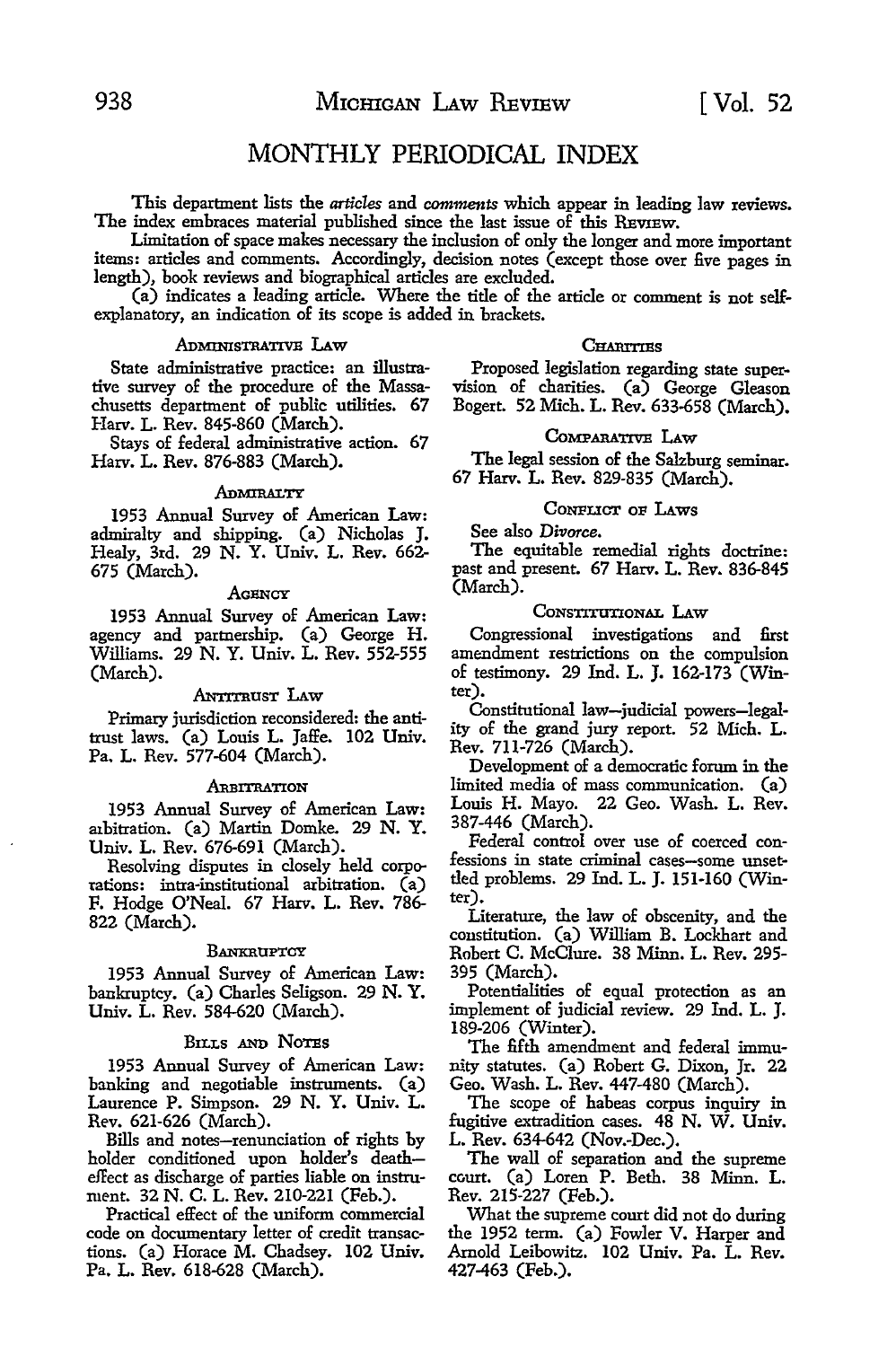# **CoNTRAcrs**

1953 Annual Survey of American Law: contract. (a) Francis J. Putman. 29 N. Y. Univ. L. Rev. 541-551 (March).

Réquirements contracts under the uniform commercial code. 102 Univ. Pa. L. Rev. 654-667 (March).

The non-promissory offer. (a) George W. Goble. 48 N.W. Univ. L. Rev. 590-597 (Nov.-Dec.).

# COPYRIGHTS

1953 Annual Survey of American Law: copyright law. (a) Walter J. Derenberg. 29 N. Y. Univ. L. Rev. 455-469 (Feb.).

Recent developments in the law of creation, expression, and communication of ideas. (a) Leon R. Yankwich. 48 N.W. Univ. L. Rev. 543-567 (Nov.-Dec.).

The law of ideas. (a) Melville B. Nimmer. 27 So. Cal. L. Rev. 119-148 (Feb.).

# **CORPORATIONS**

See also *Arbitration.* 

1953 Annual Survey of American Law: corporations. (a) Miguel A. de Capriles and Bert S. Prunty, Jr. 29 N.Y. Univ. L. Rev. 556-583 (March).

Corporate donations: common law, statutory, and constitutional implications. 29 Ind. L. J. 295-306 (Winter).

# CREDITOR'S RIGHTS

Corporate receivership in North Carolina. (a) John G. Golding. 32 N. C. L. Rev. 149- 183 (Feb.).

The retention of dominion in security financing. 38 Minn. L. Rev. 249-263 (Feb.).

# CRIMINAL LAW AND PROCEDURE

See also *Newspapers.* 

Criminal attempts at common law. (a) Edwin R. Keedy. 102 Univ. Pa. L. Rev. 464-489 (Feb.).

Restatement of the law of insanity as a defense in the criminal law of California. 27 So. Cal. L. Rev. 181-203 (Feb.).

The statute of limitations in criminal law: a penetrable barrier to prosecution. 102 Univ. Pa. L. Rev. 630-653 (March).

# DESCENT AND DISTRIBUTION

A new interpretation of "heirs" in Illinois'? 48 N. W. Univ. L. Rev. 625-634 (Nov.- Dec.).

Only God can make an heir. (a) Christian Marius Lauritzen, II. 48 N. W. Univ. L. Rev. 568-589 (Nov.-Dec.).

Possession and control of estate property during administration: Indiana probate code section 1301. 29 Ind. L. J. 251-283 (Winter).

# DIVORCE

Divorce for temperamental incompatibility. (a) Lester B. Orfield. 52 Mich. L. Rev. 659-680 (March).

The reciprocal recognition of divorce decrees. 67 Harv. L. Rev. 823-829 (March).

# EMINENT DOMAIN

Eminent domain: intergovernmental confficts. 29 Ind. L. J. 206-219 (Winter).

# **EVIDENCE**

See *Constitutional* Law.

# FAMILY LAw

1953 Annual Survey of American Law: family law. (a) Frank R. Lacy, Jr. 29 **N. Y.**  Univ. L. Rev. 720-731 (March).

Religion as a factor in adoption, guardianship and custody. 54 Col. L. Rev. 376-403 (March).

# FAIR TRADE LAWS

The new prima facie test for proof of receipt of price discrimination under the Robinson-Patman act. 29 Ind. L. J. 236- 251 (Winter).

# FOOD AND DRUGS

1953 Annual Survey of American Law: food, drug and cosmetic law. (a) David H. Vernon. 29 N.Y. Univ. L. Rev. 401- 413 (Feb.).

# GOVERNMENT AND POLITICS

Legislatures and secrecy. (a) Clive Parry. 67 Harv. L. Rev. 737-785 (March).

# **INSURANCE**

1953 Annual Survey of American Law: insurance. (a) William F. Johnson. 29 N. Y. Univ. L. Rev. 637-650 (March).

Estoppel against the government in insurance cases. 48 N.W. Univ. L. Rev. 650- 655 (Nov.-Dec.).

# JUDICIAL ADMINISTRATION

En bane proceedings in the United States courts of appeals. 22 Geo. Wash. L. Rev. 482-492 (March).

# JURISPRUDENCE

1953 Annual Survey of American Law: jurisprudence. (a) Edmond Cahn. 29 N. Y. Univ. L. Rev. 473-487 (Feb.).

Dogmatism and skepticism in law. (a) Lee Loevinger. 38 Minn. L. Rev. 191-214. (Feb.).

# LAEoR LAw

1953 Annual Survey of American Law: labor relations law. (a) Sylvester Petro and Robert F. Koretz. 29 N. Y. Univ. L. Rev. 353-400 (Feb.).